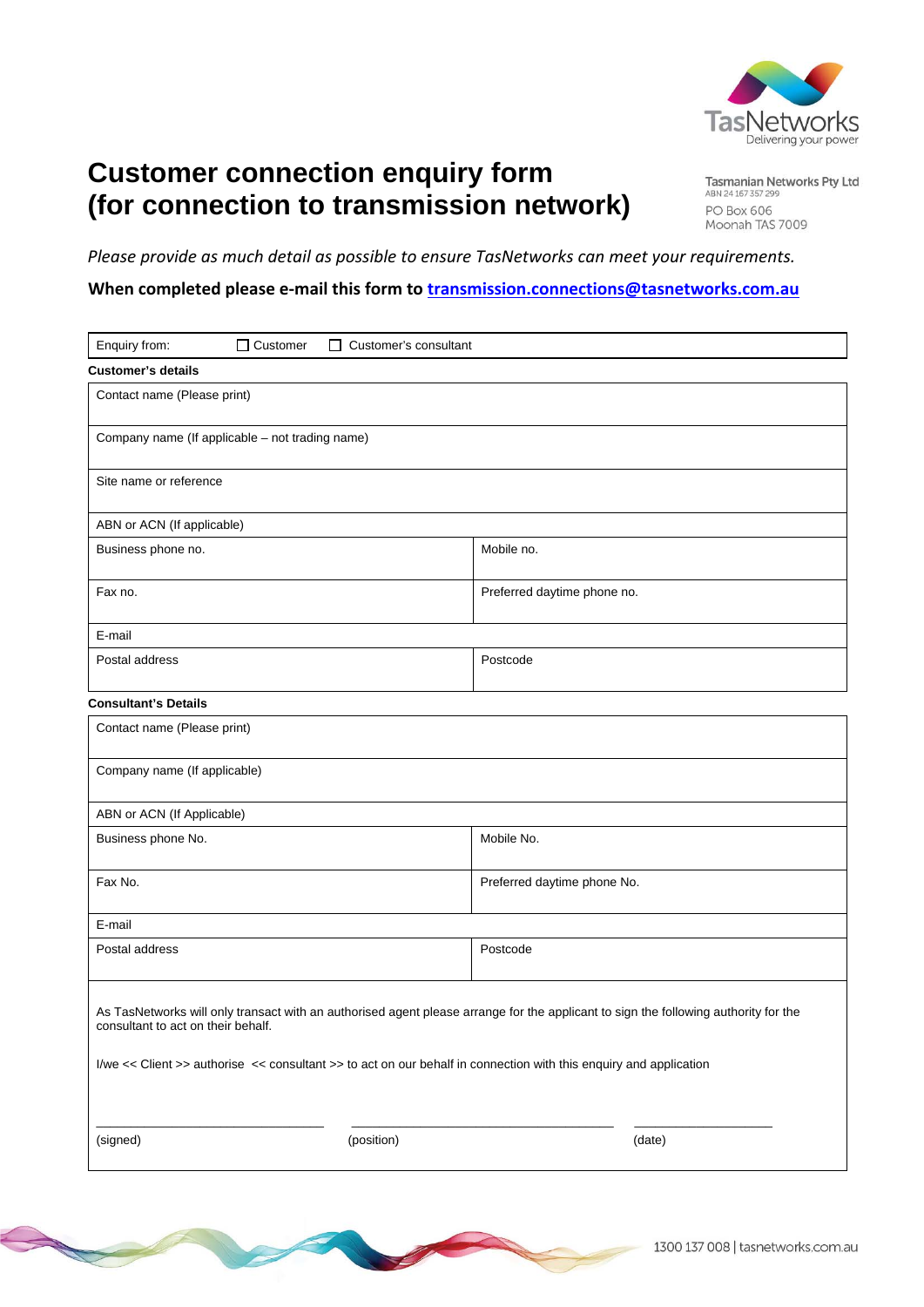## **Contestability**

The regulatory framework provided for under the National Electricity Rules (Rules) allows customers to construct, design and own their dedicated connection assets (see diagram below). The Rules also allows customers to construct and own the identified user share assets required to facilitate their connection to the transmission network where the cost of these assets is more than \$10 million.

TasNetworks is able to offer a quote to construct and design these assets.



Please choose from the following options:

Option  $1 \mid \cdot$  I am interested in TasNetworks providing only the non-contestable component of the connection (that is, the prescribed and negotiated transmission services)

Option 2 I am interested in TasNetworks providing the non-contestable and contestable components of the connection (that is, the prescribed, negotiated and non-regulated transmission services)

As required under the Rules, the construction of all shared network assets will be based on TasNetworks' design and equipment standards, while the maintenance and operation of these assets will be undertaken by TasNetworks, irrespective of who owns or who has constructed the assets.

Further information can be obtained by contacting TasNetworks' Commercial Solutions Team Leader on 6271 6703 or via email to **transmission.connections@tasnetworks.com.au**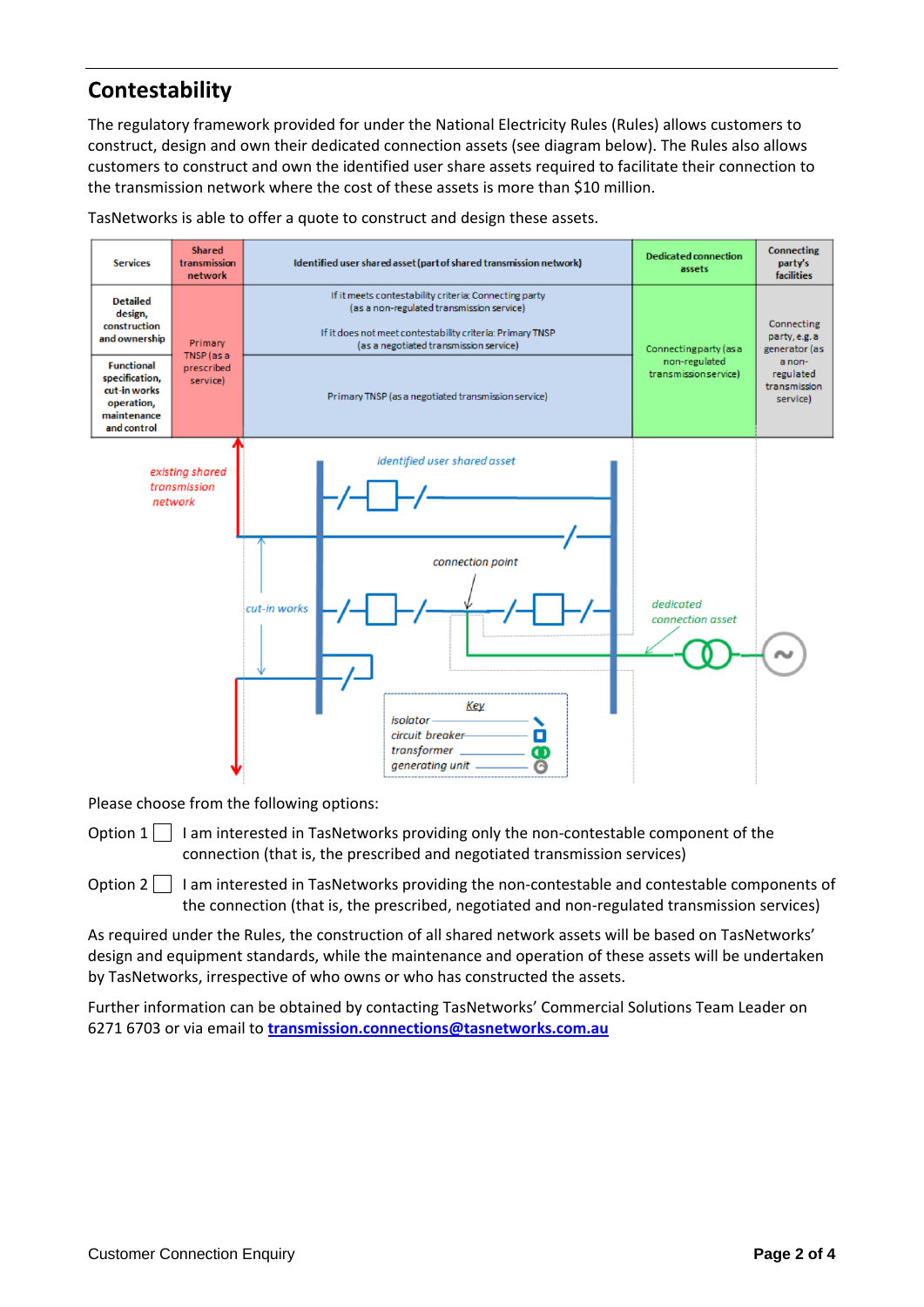| <b>Enquiry Information Details</b>                                                                                        |                                                                                                                    |                                             |                                                                  |                                           |       |       |  |            |
|---------------------------------------------------------------------------------------------------------------------------|--------------------------------------------------------------------------------------------------------------------|---------------------------------------------|------------------------------------------------------------------|-------------------------------------------|-------|-------|--|------------|
|                                                                                                                           | □ New Connection<br>$\mathsf{L}$                                                                                   |                                             | Upgrade to Existing Connection                                   |                                           |       |       |  |            |
|                                                                                                                           | Customer's Proposed Site Location Co-ordinates (lat/long, GPS, KML files, spatial data, etc)                       |                                             |                                                                  |                                           |       |       |  |            |
|                                                                                                                           |                                                                                                                    |                                             |                                                                  |                                           |       |       |  |            |
|                                                                                                                           |                                                                                                                    |                                             |                                                                  |                                           |       |       |  |            |
|                                                                                                                           | Additional Details on Location i.e. restrictions, environmental, cultural, etc.                                    |                                             |                                                                  |                                           |       |       |  |            |
|                                                                                                                           |                                                                                                                    |                                             |                                                                  |                                           |       |       |  |            |
|                                                                                                                           | Additional Maps. Information, Site plans or Diagrams attached? □ Yes □ No                                          |                                             |                                                                  |                                           |       |       |  |            |
|                                                                                                                           | <b>Type of Connection</b>                                                                                          |                                             |                                                                  |                                           |       |       |  |            |
| $\Box$                                                                                                                    | New Connection - Load (If you require a new connection to equipment)                                               |                                             |                                                                  |                                           |       |       |  |            |
| П                                                                                                                         | New Connection - Generator (If you require a new connection for generation plant)                                  |                                             |                                                                  |                                           |       |       |  |            |
| $\mathbf{I}$                                                                                                              | Modify Existing Connection - Load (If you require a modification of the existing load connection)                  |                                             |                                                                  |                                           |       |       |  |            |
| $\Box$                                                                                                                    | Modify Existing Connection - Generator (If you require a modification of the existing generator connection)        |                                             |                                                                  |                                           |       |       |  |            |
|                                                                                                                           |                                                                                                                    |                                             |                                                                  |                                           |       |       |  |            |
| $\Box$                                                                                                                    | Other (If your enquiry does not relate to any of the above options, please ensure you describe your enquiry in the |                                             |                                                                  |                                           |       |       |  |            |
|                                                                                                                           | area provided on the last page however this form is used generally for generators and large customers only)        |                                             |                                                                  |                                           |       |       |  |            |
|                                                                                                                           | <b>General Plant Information</b>                                                                                   |                                             |                                                                  |                                           |       |       |  |            |
|                                                                                                                           | Type of Plant (e.g. rolling mill, turbine gas/steam, etc.)                                                         |                                             |                                                                  |                                           |       |       |  |            |
|                                                                                                                           | Preferred network connection location                                                                              |                                             |                                                                  | Location 1:                               |       |       |  |            |
|                                                                                                                           | (This refers to the customer's preferred point of                                                                  |                                             |                                                                  | Location 2:                               |       |       |  |            |
| connection to TasNetworks' network (refer to the<br>diagram on Page 2 of this document). List any                         |                                                                                                                    |                                             | Location 3:                                                      |                                           |       |       |  |            |
|                                                                                                                           | alternatives in order of preference as well).                                                                      |                                             |                                                                  |                                           |       |       |  |            |
| $\Box$ 11 kV<br>22 kV<br>33 kV<br><b>Connection Voltage</b>                                                               |                                                                                                                    |                                             |                                                                  |                                           |       |       |  |            |
|                                                                                                                           | 66 kV<br>П<br>110 kV<br>220 kV<br>Other                                                                            |                                             |                                                                  |                                           |       |       |  |            |
|                                                                                                                           | Load Customers (Preliminary Details)                                                                               |                                             |                                                                  |                                           |       |       |  |            |
|                                                                                                                           | Energy Consumption (estimated energy consumption in MWh per month)                                                 |                                             |                                                                  |                                           |       |       |  | <b>MWh</b> |
|                                                                                                                           | Maximum demand of whole<br>plant (maximum MW and/or                                                                |                                             |                                                                  | <b>Other Details</b>                      |       |       |  |            |
|                                                                                                                           | MVA, or average over 15                                                                                            |                                             |                                                                  |                                           |       |       |  |            |
|                                                                                                                           | minutes or similar)                                                                                                |                                             |                                                                  |                                           |       |       |  |            |
|                                                                                                                           | Number of Production Lines                                                                                         |                                             |                                                                  |                                           |       |       |  |            |
| <b>Generators (Preliminary Details)</b><br>Energy Production (estimated energy production in MWh per month)<br><b>MWh</b> |                                                                                                                    |                                             |                                                                  |                                           |       |       |  |            |
|                                                                                                                           | Number of Generating                                                                                               |                                             |                                                                  |                                           |       |       |  |            |
| <b>Units</b>                                                                                                              |                                                                                                                    |                                             |                                                                  |                                           |       |       |  |            |
|                                                                                                                           | Output of Units                                                                                                    | $MVA$ $\Box$ MW<br>$\overline{\phantom{a}}$ |                                                                  | Unit: 1 -                                 | $2 -$ | $3 -$ |  | $4-$       |
| one)                                                                                                                      | Technology of proposed<br>generating unit (Select                                                                  |                                             | Choose an item.                                                  | Fuel Type (Select one)<br>Choose an item. |       |       |  |            |
| <b>Metering Arrangements</b>                                                                                              |                                                                                                                    |                                             |                                                                  |                                           |       |       |  |            |
| <b>Metering Required?</b><br><b>HV Metering</b><br>LV Metering<br><b>Metering Voltage</b>                                 |                                                                                                                    |                                             |                                                                  |                                           |       |       |  |            |
| <b>Anticipated Power Factor</b>                                                                                           |                                                                                                                    |                                             |                                                                  |                                           |       |       |  |            |
|                                                                                                                           | Anticipated Power Factor<br>(e.g. 0.85)                                                                            |                                             | Power Factor Correction to be installed?<br>$\Box$ Yes $\Box$ No |                                           |       |       |  |            |